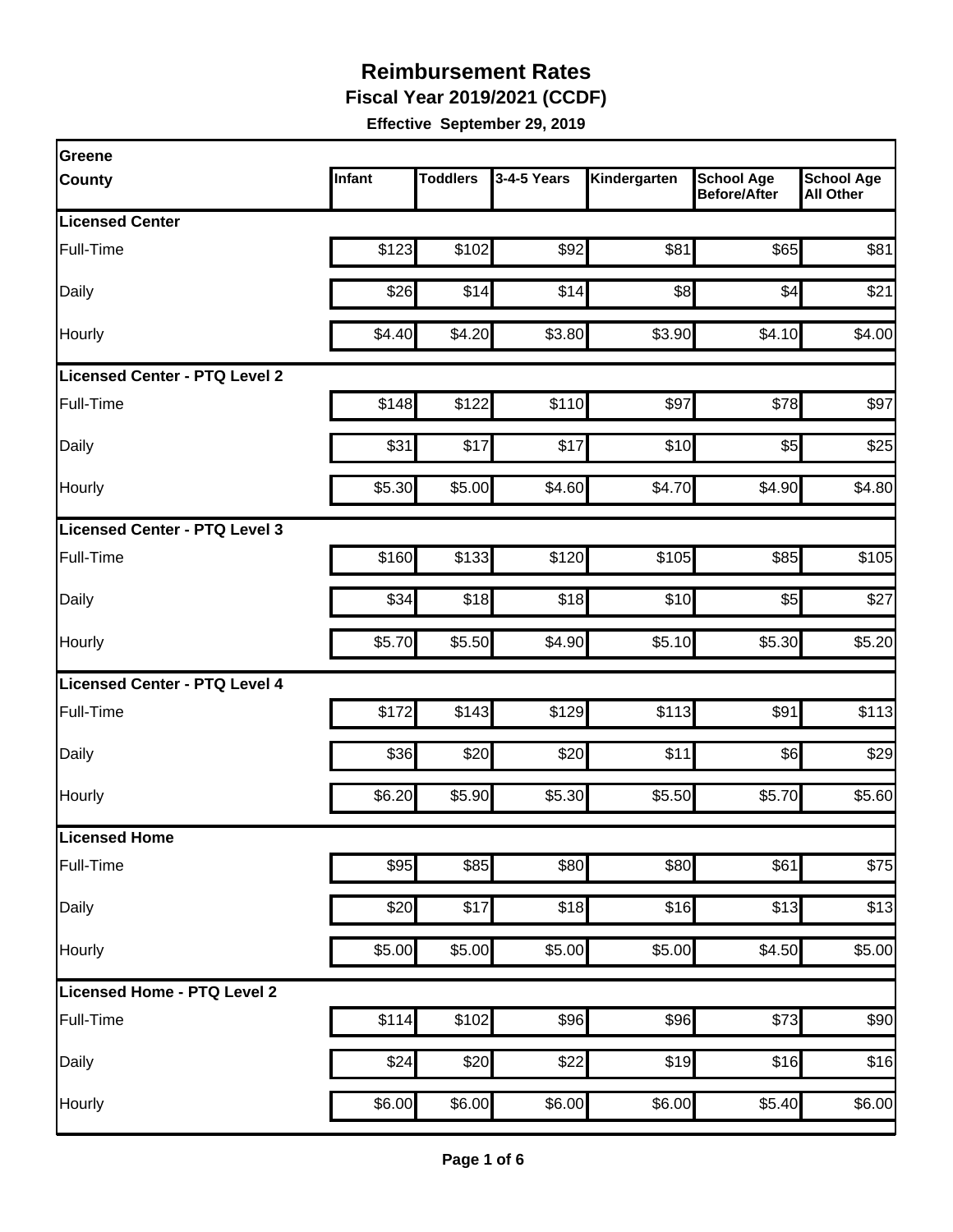**Fiscal Year 2019/2021 (CCDF)**

| Greene                                   |        |                 |             |                    |                                          |                                       |
|------------------------------------------|--------|-----------------|-------------|--------------------|------------------------------------------|---------------------------------------|
| <b>County</b>                            | Infant | <b>Toddlers</b> | 3-4-5 Years | Kindergarten       | <b>School Age</b><br><b>Before/After</b> | <b>School Age</b><br><b>All Other</b> |
| Licensed Home - PTQ Level 3              |        |                 |             |                    |                                          |                                       |
| Full-Time                                | \$124  | \$111           | \$104       | \$104              | \$79                                     | \$98                                  |
| Daily                                    | \$26   | \$22            | \$23        | \$21               | \$17                                     | \$17                                  |
| Hourly                                   | \$6.50 | \$6.50          | \$6.50      | \$6.50             | \$5.90                                   | \$6.50                                |
| Licensed Home - PTQ Level 4              |        |                 |             |                    |                                          |                                       |
| Full-Time                                | \$133  | \$119           | \$112       | \$112              | \$85                                     | \$105                                 |
| Daily                                    | \$28   | \$24            | \$25        | \$22               | \$18                                     | \$18                                  |
| Hourly                                   | \$7.00 | \$7.00          | \$7.00      | \$7.00             | \$6.30                                   | \$7.00                                |
| <b>Registered Ministry</b>               |        |                 |             |                    |                                          |                                       |
| Full-Time                                | \$100  | \$64            | \$67        | \$36               | \$22                                     | \$67                                  |
| Daily                                    | \$21   | \$13            | \$14        | \$8                | \$4                                      | \$14                                  |
| Hourly                                   | \$3.10 | \$2.20          | \$2.10      | \$2.10             | \$2.10                                   | \$2.10                                |
| <b>Registered Ministry - PTQ Level 1</b> |        |                 |             |                    |                                          |                                       |
| Full-Time                                | \$112  | \$83            | \$80        | \$59               | \$44                                     | \$74                                  |
| Daily                                    | \$24   | \$14            | \$14        | \$8                | \$4                                      | \$18                                  |
| Hourly                                   | \$3.80 | \$3.20          | \$3.00      | \$3.00             | \$3.10                                   | \$3.10                                |
| <b>Registered Ministry - PTQ Level 2</b> |        |                 |             |                    |                                          |                                       |
| Full-Time                                | \$148  | \$122           | \$110       | \$97               | \$78                                     | \$97                                  |
| Daily                                    | \$31   | \$17            | \$17        | \$10               | \$5                                      | \$25                                  |
| Hourly                                   | \$5.30 | \$5.00          | \$4.60      | \$4.70             | \$4.90                                   | \$4.80                                |
| <b>Registered Ministry - PTQ Level 3</b> |        |                 |             |                    |                                          |                                       |
| Full-Time                                | \$160  | \$133           | \$120       | \$105              | $\overline{$85}$                         | $\overline{$}105$                     |
| Daily                                    | \$34   | \$18            | \$18        | \$10               | \$5                                      | \$27                                  |
| Hourly                                   | \$5.70 | \$5.50          | \$4.90      | $\overline{$5.10}$ | \$5.30                                   | \$5.20                                |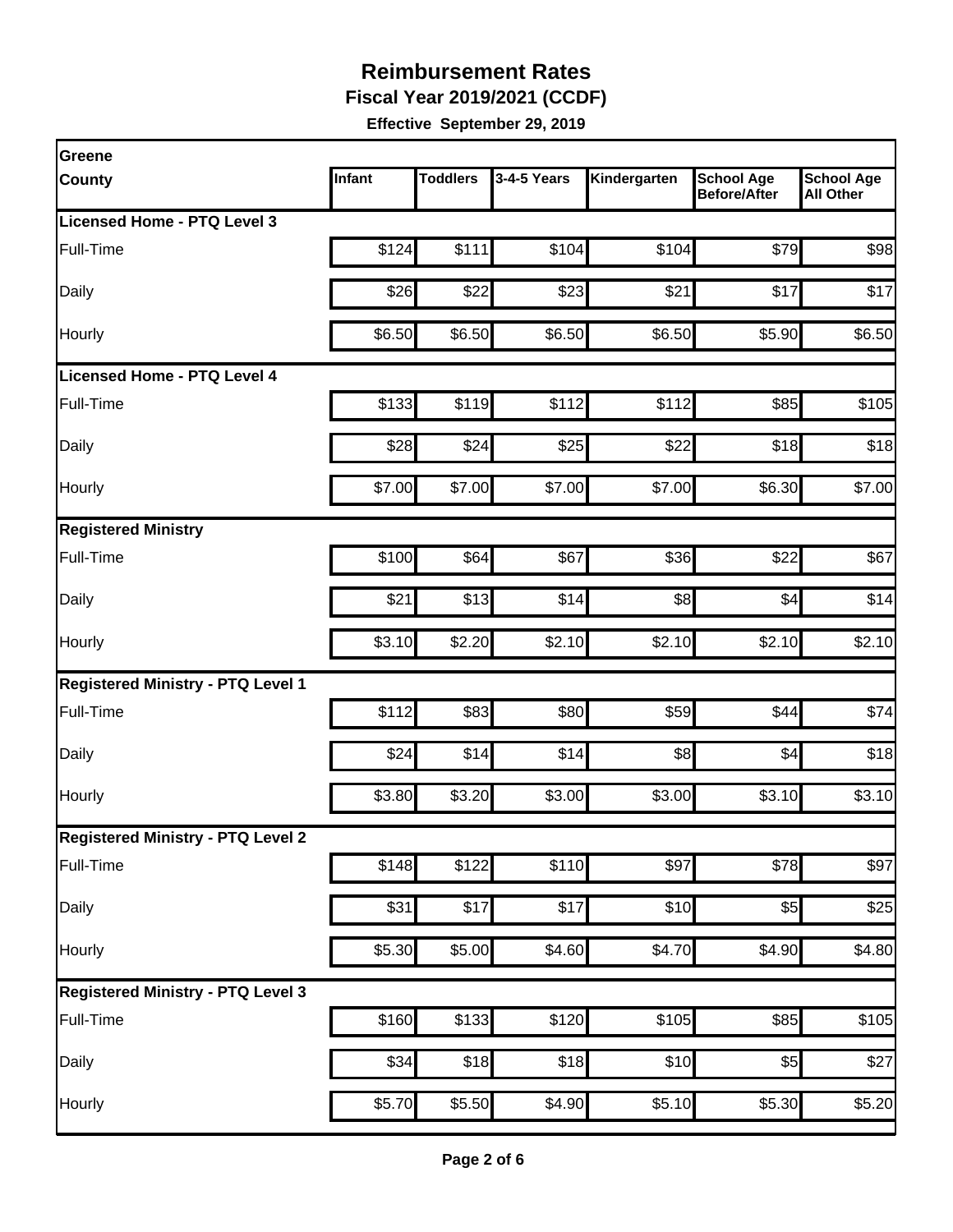**Fiscal Year 2019/2021 (CCDF)**

| Greene                                   |        |                 |             |              |                                          |                                       |
|------------------------------------------|--------|-----------------|-------------|--------------|------------------------------------------|---------------------------------------|
| <b>County</b>                            | Infant | <b>Toddlers</b> | 3-4-5 Years | Kindergarten | <b>School Age</b><br><b>Before/After</b> | <b>School Age</b><br><b>All Other</b> |
| <b>Registered Ministry - PTQ Level 4</b> |        |                 |             |              |                                          |                                       |
| Full-Time                                | \$172  | \$143           | \$129       | \$113        | \$91                                     | \$113                                 |
| Daily                                    | \$36   | \$20            | \$20        | \$11         | \$6]                                     | \$29                                  |
| Hourly                                   | \$6.20 | \$5.90          | \$5.30      | \$5.50       | \$5.70                                   | \$5.60                                |
| <b>Exempt Center</b>                     |        |                 |             |              |                                          |                                       |
| Full-Time                                | \$100  | \$64            | \$67        | \$36         | \$22                                     | \$67                                  |
| Daily                                    | \$21   | \$13            | \$14        | \$8          | \$4                                      | \$14                                  |
| Hourly                                   | \$3.10 | \$2.20          | \$2.10      | \$2.10       | \$2.10                                   | \$2.10                                |
| <b>Accredited Exempt Center</b>          |        |                 |             |              |                                          |                                       |
| Full-Time                                | \$135  | \$112           | \$101       | \$89         | \$69                                     | \$89                                  |
| Daily                                    | \$29   | \$15            | \$15        | \$9          | \$4                                      | \$23                                  |
| Hourly                                   | \$4.80 | \$4.60          | \$4.20      | \$4.30       | \$4.50                                   | \$4.40                                |
| <b>Exempt Home</b>                       |        |                 |             |              |                                          |                                       |
| Full-Time                                | \$73   | \$67            | \$64        | \$62         | \$29                                     | \$65                                  |
| Daily                                    | \$14   | \$14            | \$14        | \$13         | \$10                                     | \$13                                  |
| Hourly                                   | \$3.40 | \$3.40          | \$3.20      | \$3.20       | \$3.10                                   | \$2.60                                |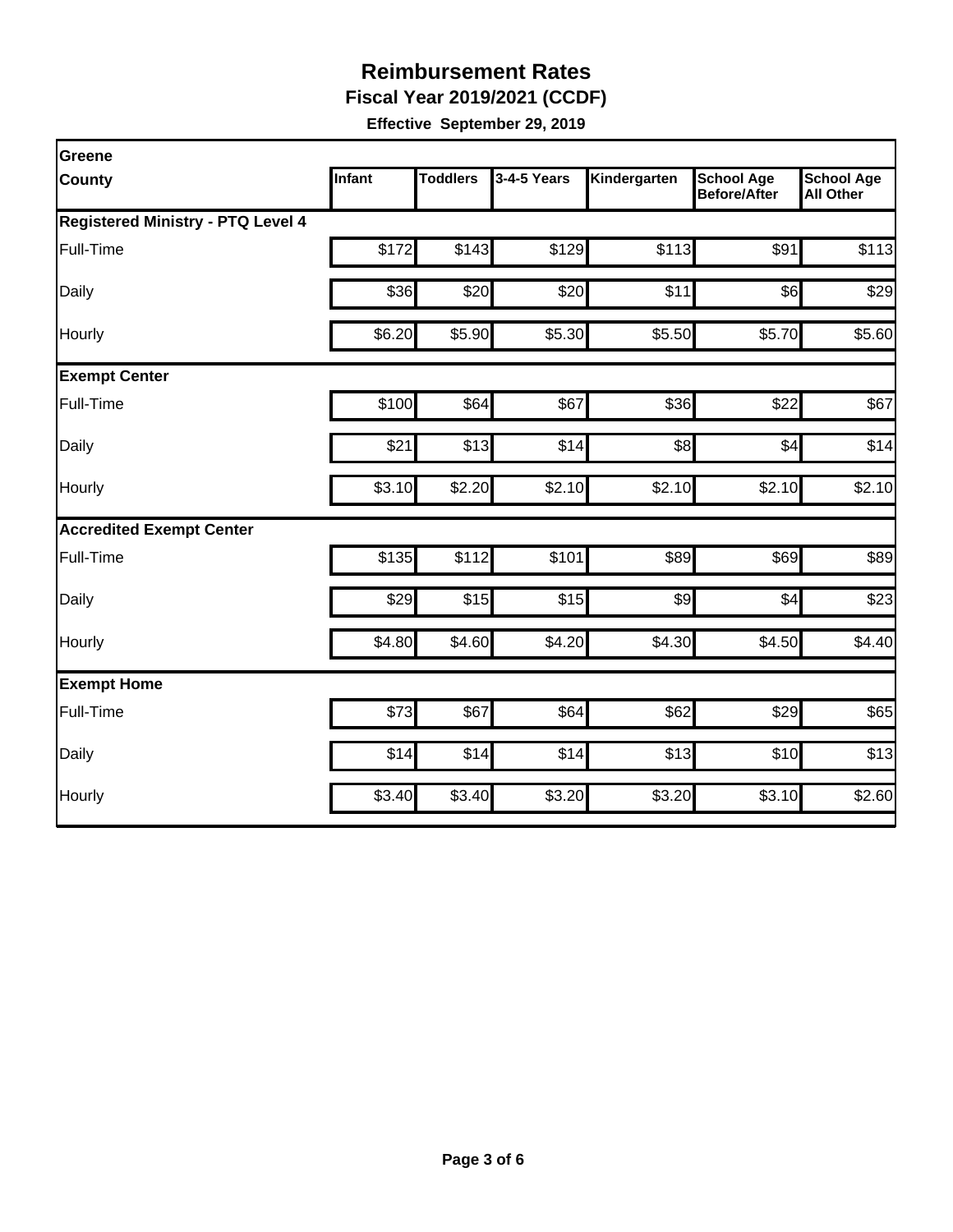**School Year 2019/2021 (OMW Pre-K)**

| Greene                        |        |                 |             |              |                                   |                                       |
|-------------------------------|--------|-----------------|-------------|--------------|-----------------------------------|---------------------------------------|
| <b>County</b>                 | Infant | <b>Toddlers</b> | 3-4-5 Years | Kindergarten | <b>School Age</b><br>Before/After | <b>School Age</b><br><b>All Other</b> |
| Licensed Center - PTQ Level 3 |        |                 |             |              |                                   |                                       |
| Full-Time                     |        |                 | \$132.00    |              |                                   |                                       |
| Daily                         |        |                 |             |              |                                   |                                       |
| Hourly                        |        |                 |             |              |                                   |                                       |
| Licensed Center - PTQ Level 4 |        |                 |             |              |                                   |                                       |
| Full-Time                     |        |                 | \$141.90    |              |                                   |                                       |
| Daily                         |        |                 |             |              |                                   |                                       |
| Hourly                        |        |                 |             |              |                                   |                                       |
| Licensed Home - PTQ Level 3   |        |                 |             |              |                                   |                                       |
| Full-Time                     |        |                 | \$114.40    |              |                                   |                                       |
| Daily                         |        |                 |             |              |                                   |                                       |
| Hourly                        |        |                 |             |              |                                   |                                       |
| Licensed Home - PTQ Level 4   |        |                 |             |              |                                   |                                       |
| Full-Time                     |        |                 | \$123.20    |              |                                   |                                       |
| Daily                         |        |                 |             |              |                                   |                                       |
| Hourly                        |        |                 |             |              |                                   |                                       |
| VCP Ministry - PTQ Level 0    |        |                 |             |              |                                   |                                       |
| Full-Time                     |        |                 | \$73.70     |              |                                   |                                       |
| Daily                         |        |                 |             |              |                                   |                                       |
| Hourly                        |        |                 |             |              |                                   |                                       |
| VCP Ministry - PTQ Level 3    |        |                 |             |              |                                   |                                       |
| Full-Time                     |        |                 | \$132.00    |              |                                   |                                       |
| Daily                         |        |                 |             |              |                                   |                                       |
| Hourly                        |        |                 |             |              |                                   |                                       |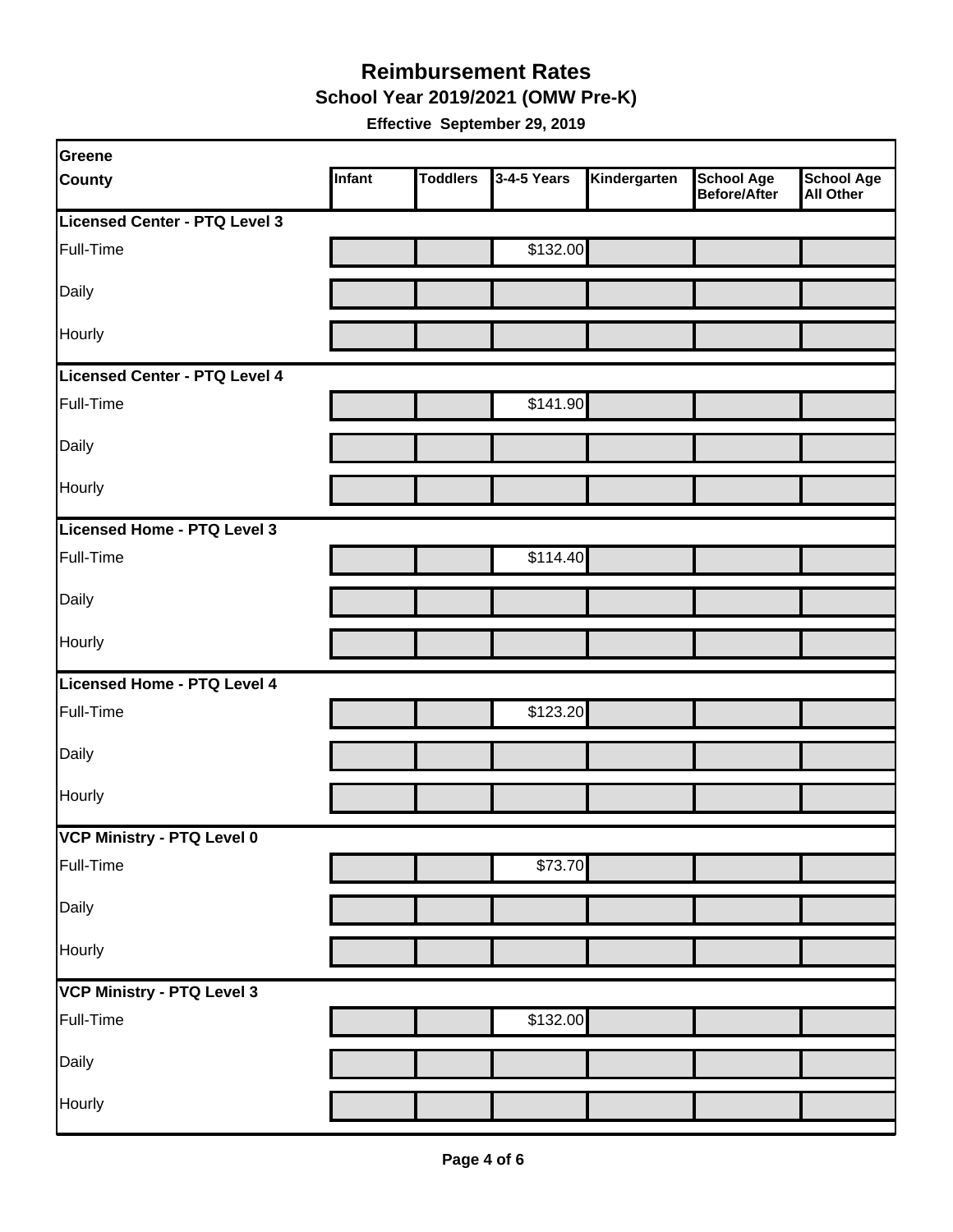**School Year 2019/2021 (OMW Pre-K)**

| Greene                                  |        |                 |             |              |                                          |                                       |  |  |
|-----------------------------------------|--------|-----------------|-------------|--------------|------------------------------------------|---------------------------------------|--|--|
| <b>County</b>                           | Infant | <b>Toddlers</b> | 3-4-5 Years | Kindergarten | <b>School Age</b><br><b>Before/After</b> | <b>School Age</b><br><b>All Other</b> |  |  |
| <b>VCP Ministry - PTQ Level 4</b>       |        |                 |             |              |                                          |                                       |  |  |
| Full-Time                               |        |                 | \$141.90    |              |                                          |                                       |  |  |
| Daily                                   |        |                 |             |              |                                          |                                       |  |  |
| Hourly                                  |        |                 |             |              |                                          |                                       |  |  |
| Private Accredited School - PTQ Level 0 |        |                 |             |              |                                          |                                       |  |  |
| Full-Time                               |        |                 | \$101.20    |              |                                          |                                       |  |  |
| Daily                                   |        |                 |             |              |                                          |                                       |  |  |
| Hourly                                  |        |                 |             |              |                                          |                                       |  |  |
| Private Accredited School - PTQ Level 1 |        |                 |             |              |                                          |                                       |  |  |
| Full-Time                               |        |                 | \$101.20    |              |                                          |                                       |  |  |
| Daily                                   |        |                 |             |              |                                          |                                       |  |  |
| <b>Hourly</b>                           |        |                 |             |              |                                          |                                       |  |  |
| Private Accredited School - PTQ Level 2 |        |                 |             |              |                                          |                                       |  |  |
| Full-Time                               |        |                 | \$121.00    |              |                                          |                                       |  |  |
| Daily                                   |        |                 |             |              |                                          |                                       |  |  |
| Hourly                                  |        |                 |             |              |                                          |                                       |  |  |
| Private Accredited School - PTQ Level 3 |        |                 |             |              |                                          |                                       |  |  |
| Full-Time                               |        |                 | \$132.00    |              |                                          |                                       |  |  |
| Daily                                   |        |                 |             |              |                                          |                                       |  |  |
| Hourly                                  |        |                 |             |              |                                          |                                       |  |  |
| Private Accredited School - PTQ Level 4 |        |                 |             |              |                                          |                                       |  |  |
| Full-Time                               |        |                 | \$141.90    |              |                                          |                                       |  |  |
| Daily                                   |        |                 |             |              |                                          |                                       |  |  |
| Hourly                                  |        |                 |             |              |                                          |                                       |  |  |